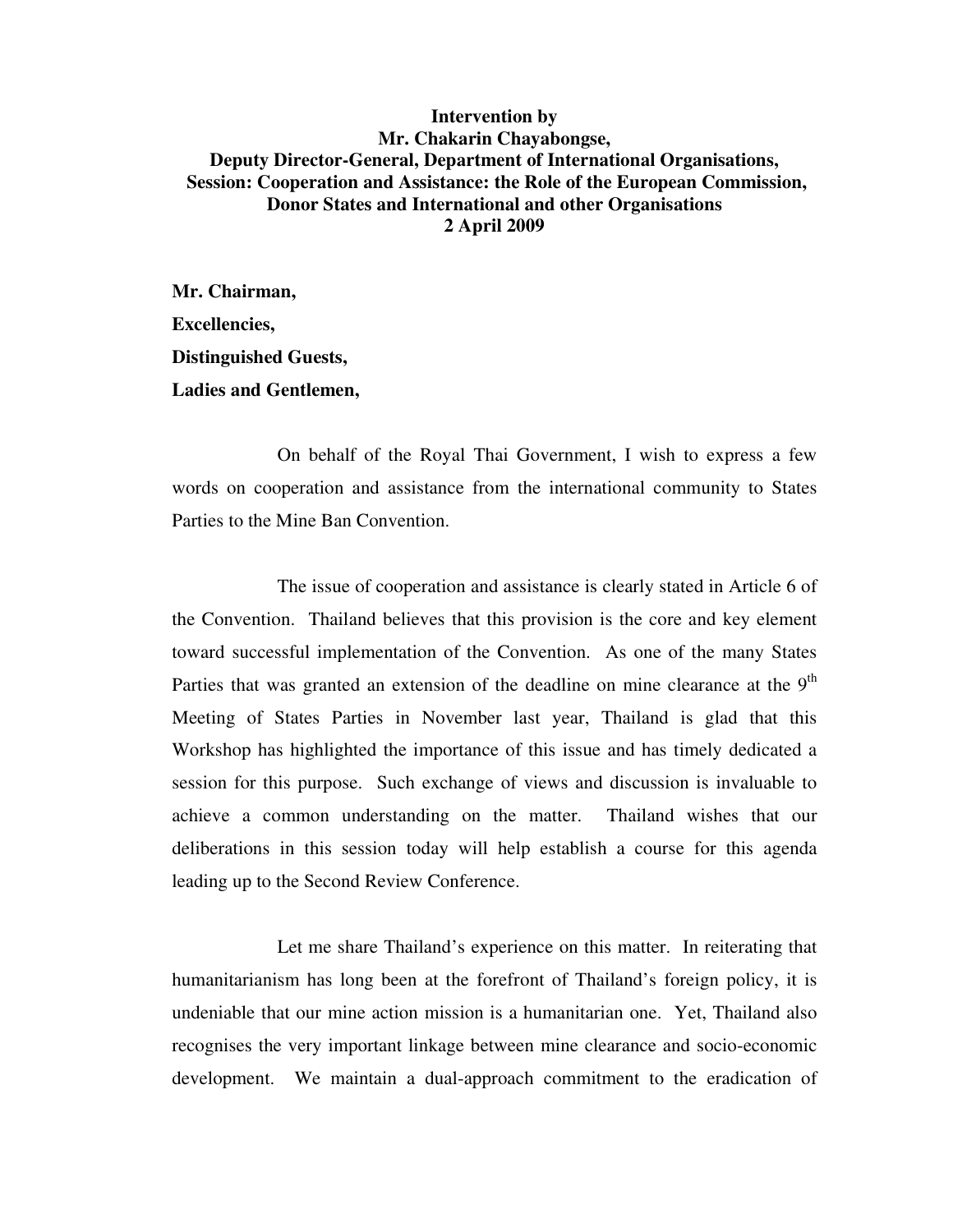landmines, that is, to save innocent lives and also to support socio-economic development in mine-affected areas.

## **Mr. Chairman,**

Thailand's endeavour to implement the Convention's obligations has been faced by many limitations, especially in the area of mine clearance. Over the past years, Thailand has predominantly relied on domestic financial resources for its demining operations. But international assistance and support, especially technical and financial, have been sparse. Thus, considering the global financial situation, Thailand's major challenge today is, thus, how to mobilize appropriate resources, particularly international assistance to clear mine-affected areas in the pursuit of soci-economic development.

It is indeed the responsibility of States Parties to do its utmost to implement the Convention's obligations. Yet, Thailand believes that the involvement of the international community is essential. With dozens of States Parties competing for external financial support, Thailand understands that it is not an easy task for us, or any other States Parties to secure such assistance. So, the big question is thus, what measures can be taken by the international community to assist States Parties in its twin process of demining and development?

## **Mr. Chairman,**

 As a committed Convention-implementing State Party, Thailand has a couple things on its wish list for consideration leading up to the Second Review Conference. Apart from assistance from donor states and relevant mine action organizations, Thailand wishes to see greater involvement from other international agencies, especially development agencies. After all, the pursuit of total eradication of landmines is the primary step toward socio-economic development. In other words, demining and development are just two sides of the same coin. Thus,